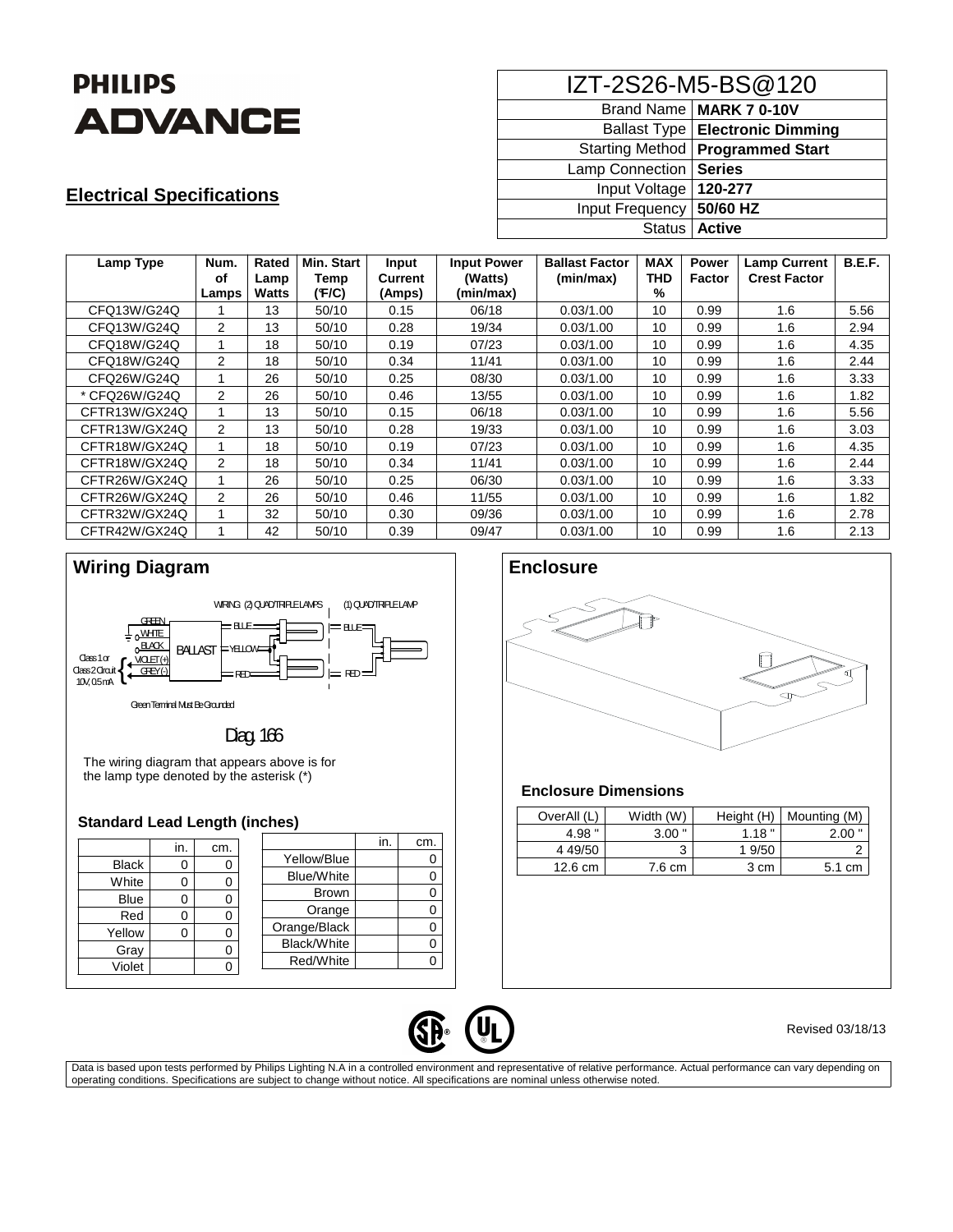# **PHILIPS ADVANCE**

### **Electrical Specifications**

### **Notes:**

Section I - Physical Characteristics

1.1 Ballast shall be physically interchangeable with standard electromagnetic or standard electronic ballasts, where applicable.

1.2 Ballast shall be available in a plastic/metal can or all metal can construction to meet all plenum requirements.

1.3 Ballast shall be provided with poke-in wire trap connectors or integral leads color coded per ANSI C82.11.

#### Section II - Performance Requirements

2.1 Ballast shall be Programmed Start.

2.2 VZT-4PSP32-G ballast shall provide Independent Lamp Operation (ILO) allowing remaining lamp(s) to maintain full light output when one or more lamps fail.

2.3 Ballast shall be provided with integral protection circuitry to withstand connection of low voltage control leads to mains power supply. In this event, ballast shall default to maximum light output.

2.4 Ballast shall contain auto restart circuitry in order to restart lamps without resetting power.

2.5 Ballast shall operate from 50/60 Hz input source of 120V or 277V or 347V with sustained variations of +/- 10% (voltage and frequency). IntelliVolt models shall operate from 50/60 Hz input source of 120V through 277V with sustained variations of +/- 10% (voltage and frequency). 2.6 Ballast shall be high frequency electronic type and operate lamps at a frequency above 42 kHz to avoid interference with infrared devices and eliminate visible flicker.

2.7 Ballast shall have a Power Factor greater than 0.98 at full light output and greater than 0.90 throughout the dimming range for primary lamp.

2.8 Ballast shall have a minimum ballast factor of 1.00 (120V and 277V 1-3 lamp models) or 0.88 (120V and 277V 4 lamp models and 347V 2-3 lamp models) or 1.18 (277V 4 lamp HL models) at maximum light output and 0.03 at minimum light output for primary lamp.

2.9 Ballast shall provide for a Lamp Current Crest Factor of 1.7 or less.

2.10 Ballast input current shall have Total Harmonic Distortion (THD) of less than 10% when operated at nominal line voltage and 100% power.

2.11 Ballast shall have a Class A sound rating.

2.12 Ballast shall have a minimum starting temperature of 10C (50F) for primary lamp.

2.13 Ballast shall provide Lamp EOL Protection Circuit for all T5, T5/HO and CFL lamps.

2.14 Ballast shall control lamp light output from 100% - 3% relative light output for series operation T8 and CFL lamps, 100% - 10% relative light output for parallel operation T8 and 100% - 1% relative light output for T5/HO lamps.

2.15 Ballast shall ignite the lamps at any light output setting without first going to another output setting.

2.16 Ballast shall tolerate sustained open circuit and short circuit output conditions.

Section III - Regulatory Requirements

3.1 Ballast shall not contain any Polychlorinated Biphenyl (PCB).

3.2 Ballast shall be Underwriters Laboratories (UL) listed, Class P and Type 1 Outdoor; and Canadian Standards Association (CSA) certified where applicable.

3.3 Ballast shall comply with ANSI C62.41 Category A for Transient protection.

3.4 Ballast shall comply with ANSI C82.11 where applicable.

3.5 Ballast shall comply with the requirements of the Federal Communications Commission (FCC) rules and regulations, Title 47 CFR part 18, Non-Consumer (Class A) for EMI/RFI (conducted and radiated).

3.6 Ballast shall comply with NEMA 410 for in-rush current limits.

Section IV - Other

4.1 Ballast shall be manufactured in a factory certified to ISO 9001 Quality System Standards.

4.2 Ballast shall carry a five-year warranty from date of manufacture against defects in material or workmanship, including replacement, for operation at a maximum case temperature of 70C.

4.3 Manufacturer shall have a twenty-year history of producing electronic ballasts for the North American market.

4.4 Ballast shall be controlled by a Class 1 or Class 2 low voltage 0-10VDC controller.

| IZT-2S26-M5-BS@120     |                                          |  |  |  |  |
|------------------------|------------------------------------------|--|--|--|--|
|                        | Brand Name   MARK 7 0-10V                |  |  |  |  |
|                        | <b>Ballast Type   Electronic Dimming</b> |  |  |  |  |
| <b>Starting Method</b> | <b>Programmed Start</b>                  |  |  |  |  |
| Lamp Connection        | <b>Series</b>                            |  |  |  |  |
| Input Voltage          | 120-277                                  |  |  |  |  |
| Input Frequency        | 50/60 HZ                                 |  |  |  |  |
| <b>Status</b>          | <b>Active</b>                            |  |  |  |  |
|                        |                                          |  |  |  |  |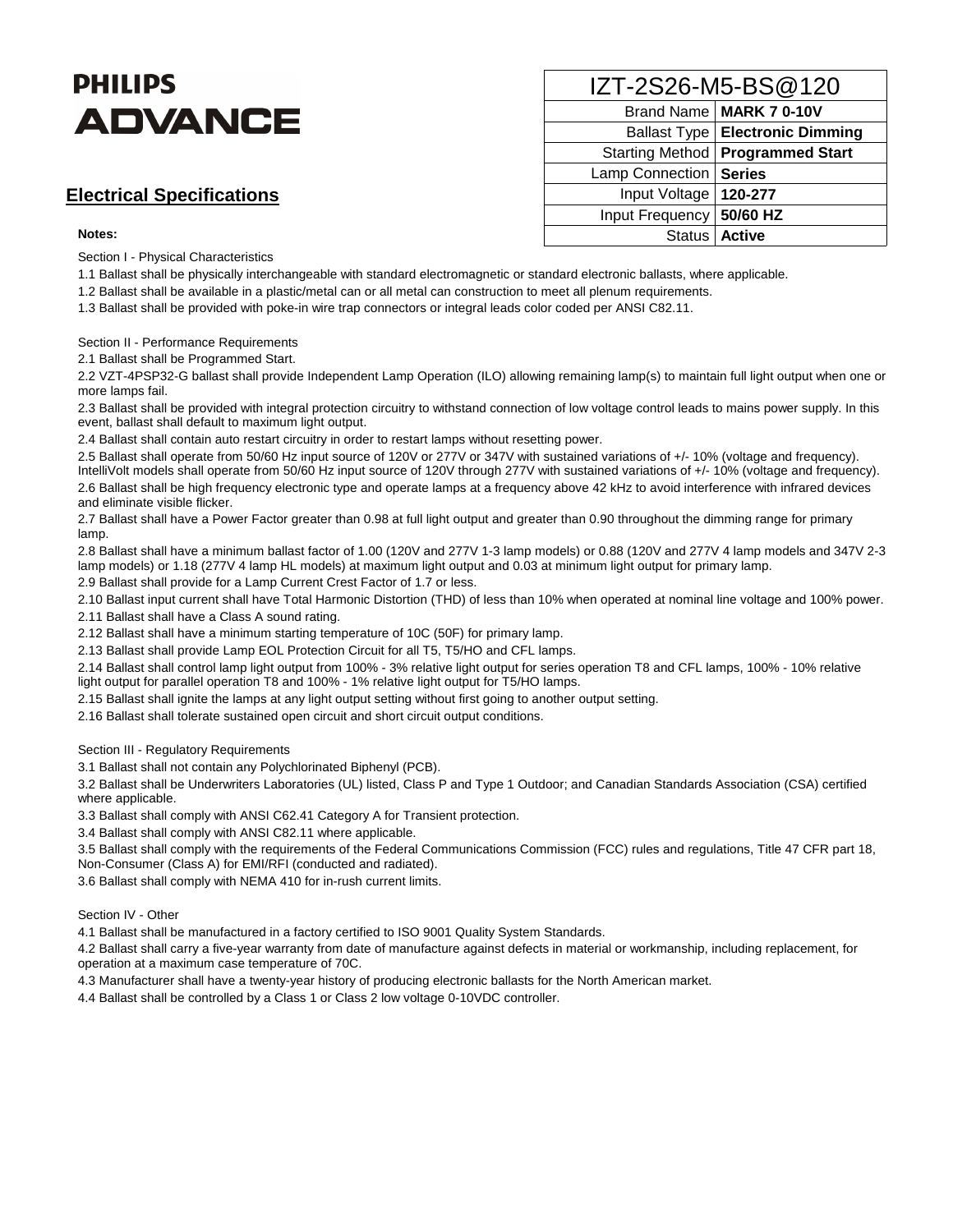

# **Electrical Specifications**

| IZT-2S26-M5-BS@277 |                                          |  |  |  |  |
|--------------------|------------------------------------------|--|--|--|--|
|                    | Brand Name   MARK 7 0-10V                |  |  |  |  |
|                    | <b>Ballast Type   Electronic Dimming</b> |  |  |  |  |
|                    | Starting Method   Programmed Start       |  |  |  |  |
| Lamp Connection    | <b>Series</b>                            |  |  |  |  |
| Input Voltage      | 120-277                                  |  |  |  |  |
| Input Frequency    | 50/60 HZ                                 |  |  |  |  |
| <b>Status</b>      | <b>Active</b>                            |  |  |  |  |

| Lamp Type     | Num.           | Rated | Min. Start | Input   | <b>Input Power</b> | <b>Ballast Factor</b> | <b>MAX</b> | <b>Power</b> | <b>Lamp Current</b> | B.E.F. |
|---------------|----------------|-------|------------|---------|--------------------|-----------------------|------------|--------------|---------------------|--------|
|               | οf             | Lamp  | Temp       | Current | (Watts)            | (min/max)             | <b>THD</b> | Factor       | <b>Crest Factor</b> |        |
|               | Lamps          | Watts | (F/C)      | (Amps)  | (min/max)          |                       | %          |              |                     |        |
| CFQ13W/G24Q   |                | 13    | 50/10      | 0.07    | 06/18              | 0.03/1.00             | 10         | 0.99         | 1.6                 | 5.56   |
| CFQ13W/G24Q   | $\overline{2}$ | 13    | 50/10      | 0.12    | 09/33              | 0.03/1.00             | 10         | 0.99         | 1.6                 | 3.03   |
| CFQ18W/G24Q   |                | 18    | 50/10      | 0.09    | 07/23              | 0.03/1.00             | 10         | 0.99         | 1.6                 | 4.35   |
| CFQ18W/G24Q   | 2              | 18    | 50/10      | 0.15    | 11/41              | 0.03/1.00             | 10         | 0.99         | 1.6                 | 2.44   |
| * CFQ26W/G24Q |                | 26    | 50/10      | 0.11    | 08/30              | 0.03/1.00             | 10         | 0.99         | 1.6                 | 3.33   |
| CFQ26W/G24Q   | 2              | 26    | 50/10      | 0.20    | 13/55              | 0.03/1.00             | 10         | 0.99         | 1.6                 | 1.82   |
| CFTR13W/GX24Q |                | 13    | 50/10      | 0.07    | 06/18              | 0.03/1.00             | 10         | 0.99         | 1.6                 | 5.56   |
| CFTR13W/GX24Q | 2              | 13    | 50/10      | 0.12    | 19/33              | 0.03/1.00             | 10         | 0.99         | 1.6                 | 3.03   |
| CFTR18W/GX24Q | 1              | 18    | 50/10      | 0.09    | 07/23              | 0.03/1.00             | 10         | 0.99         | 1.6                 | 4.35   |
| CFTR18W/GX24Q | 2              | 18    | 50/10      | 0.15    | 11/41              | 0.03/1.00             | 10         | 0.99         | 1.6                 | 2.44   |
| CFTR26W/GX24Q |                | 26    | 50/10      | 0.11    | 08/30              | 0.03/1.00             | 10         | 0.99         | 1.6                 | 3.33   |
| CFTR26W/GX24Q | 2              | 26    | 50/10      | 0.20    | 13/55              | 0.03/1.00             | 10         | 0.99         | 1.6                 | 1.82   |
| CFTR32W/GX24Q |                | 32    | 50/10      | 0.13    | 09/36              | 0.03/1.00             | 10         | 0.99         | 1.6                 | 2.78   |
| CFTR42W/GX24Q |                | 42    | 50/10      | 0.17    | 09/47              | 0.03/1.00             | 10         | 0.99         | 1.6                 | 2.13   |



# Diag. 166

The wiring diagram that appears above is for the lamp type denoted by the asterisk (\*)

### **Standard Lead Length (inches)**

|              | in. | cm. |                   | in. | cm. |
|--------------|-----|-----|-------------------|-----|-----|
| <b>Black</b> |     |     | Yellow/Blue       |     |     |
| White        |     |     | <b>Blue/White</b> |     |     |
| <b>Blue</b>  | 0   |     | Brown             |     |     |
| Red          |     |     | Orange            |     |     |
| Yellow       |     |     | Orange/Black      |     |     |
| Gray         |     |     | Black/White       |     |     |
| Violet       |     |     | Red/White         |     |     |
|              |     |     |                   |     |     |



### **Enclosure Dimensions**

| OverAll (L)       | Width (W) | Height (H) | Mounting (M) |
|-------------------|-----------|------------|--------------|
| 4.98 "            | $3.00$ "  | 1.18"      | $2.00$ "     |
| 4 49/50           | 3         | 1 9/50     |              |
| $12.6 \text{ cm}$ | 7.6 cm    | 3 cm       | 5.1 cm       |



### Revised 03/18/13

Data is based upon tests performed by Philips Lighting N.A in a controlled environment and representative of relative performance. Actual performance can vary depending on operating conditions. Specifications are subject to change without notice. All specifications are nominal unless otherwise noted.